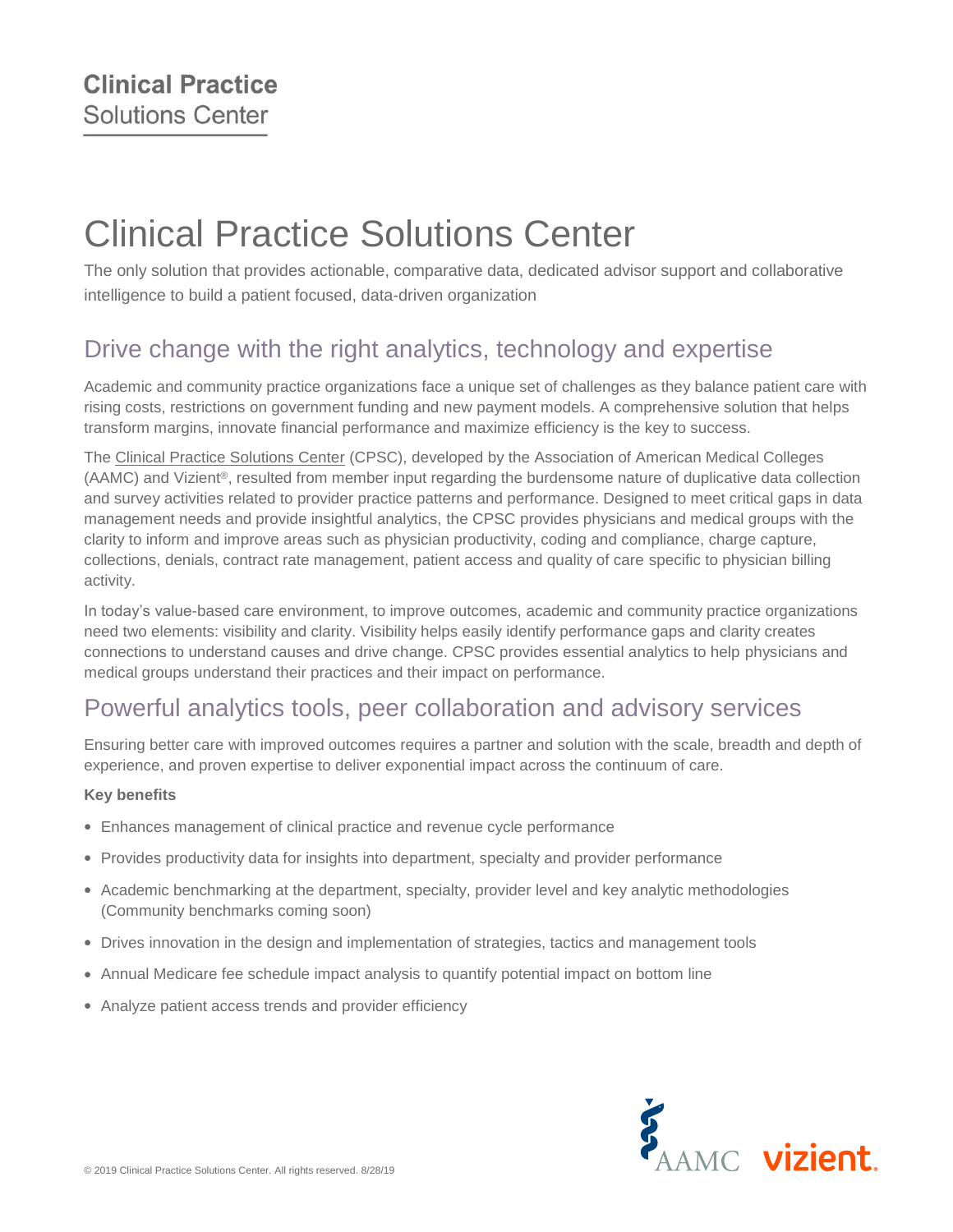# Drive performance improvement

#### **Improve clinical operations**

Specialty-specific comparative benchmarking data delivers invaluable insights to help organizations maximize clinical performance. With this solution, Academic and community practice organizations can measure and manage clinical activity, monitor coding compliance, maximize charge capture, track visit mix, and optimize practice yield. Members can view data by provider, location and by payer, allowing deep insight into each specialty's performance.

#### **Enhance quality and safety**

Resources to help interpret and succeed under the Medicare Access and CHIP Reauthorization Act (MACRA) by providing programs and services that support quality improvement as well as highlight how organizations are responding to quality and safety measurement changes.

#### **Optimize revenue cycle**

CPSC members can use tools and analytics capabilities to assess performance and identify opportunities. These resources help manage clinical practice and revenue cycle performance to understand and manage third-party payer contracts, reduce and prevent denials and improve collection timeliness and efficiency. To be eligible to participate in the revenue cycle module of the CPSC, participants must submit their invoice level transaction data.

### Actionable, comparative data to drive performance

#### **Access and Throughput analytics**

This dashboard is powered by ambulatory scheduling data and provides members with comparative data to help assess ambulatory efficiency examining new patient access, non-arrival rates and clinic throughput domains. There is multilevel performance drilldown capability to the specialty, location and provider levels.

Members of CPSC who provide scheduling data are eligible for this module. Access and Throughput syncs clinical operations data with patient access data for a more comprehensive view around patient satisfaction, revenue, clinic and provider efficiency.

#### **Opportunity dashboard**

This online dashboard leverages data from the CPSC to highlight and summarize areas of top performance improvement opportunities within an organization.

Key features:

- Opportunity assessment across five key performance indicators: new patient visit percentage, evaluation and management coding distribution, physician productivity, net collection rates and denial rates
- Multi-level drilldown capability to specialty and provider levels (and by location where applicable)

### Accelerate improvement through collaborative intelligence

Peer networking and best practice sharing provides information and relevant collaborative support. Many of these organizations participate in the Centers for Medicare & Medicaid Services' quality programs — presenting prime opportunities for collaborative information sharing to improve performance. CPSC is more than a database. It's a full service solution that fosters continuous collaboration, and drives innovation in strategy design, operational efficiency and revenue enhancement.